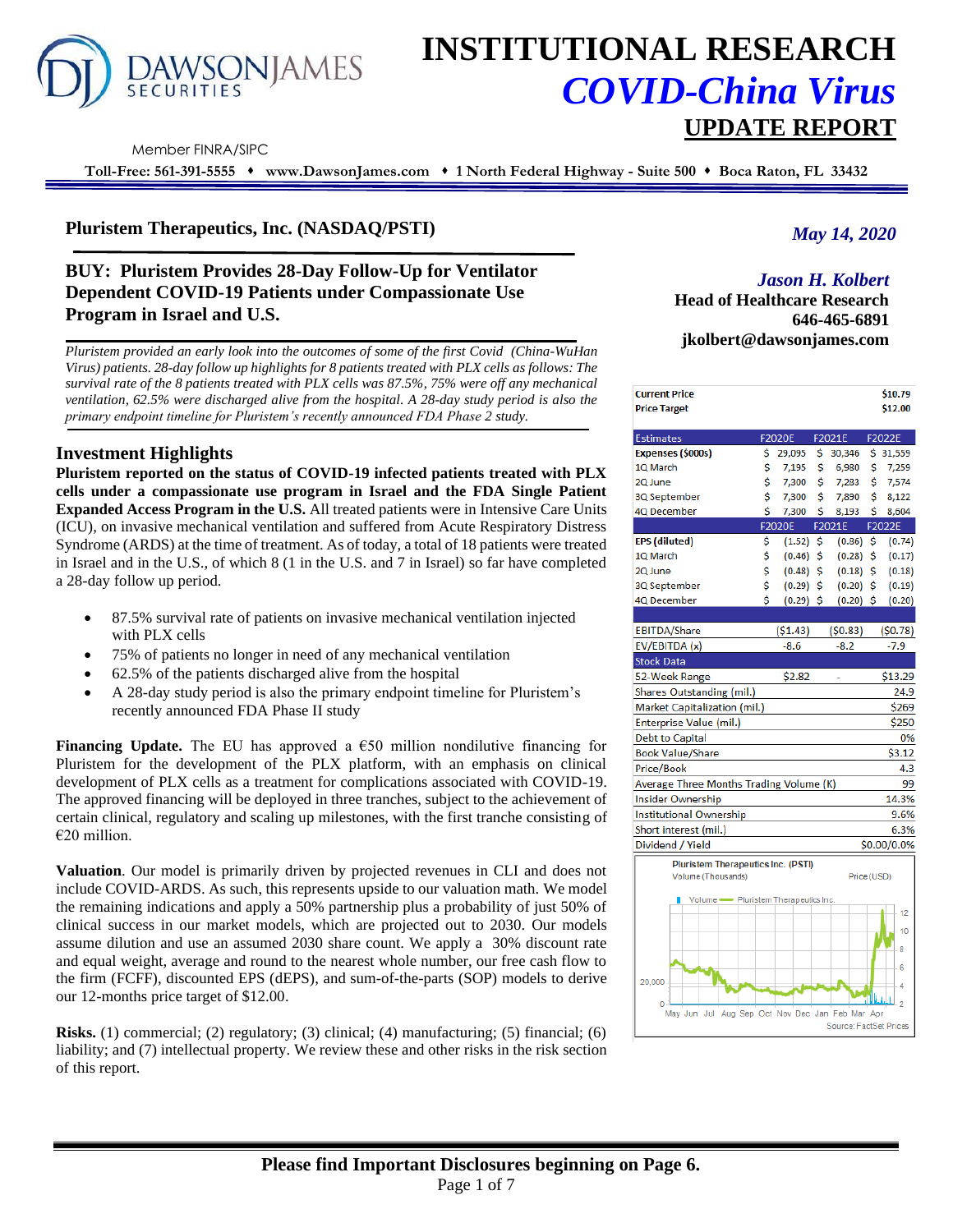

What is ARDS? Acute respiratory distress syndrome (ARDS) occurs when fluid builds up in the tiny, elastic air sacs (alveoli) in your lungs. Severe pneumonia, and the new Coronavirus too, can result in an infection in the lobes of the lungs, triggering an inflammatory cascade that causes death.

**PLX Cells Appears to Impact ARDS.** PLX cells are allogeneic mesenchymal-like cells that have immunomodulatory properties that induce the immune system's natural regulatory T cells and M2 macrophages, and thus may prevent or reverse the dangerous overactivation of the immune system. Accordingly, PLX cells may potentially reduce the fatal symptoms of COVID-19 induced pneumonia and pneumonitis. Previous pre-clinical findings of PLX cells revealed significant therapeutic effects in animal studies of pulmonary hypertension, lung fibrosis, acute kidney injury, and gastrointestinal injury, which are potential complications of the severe COVID-19 infection. Pluristem announced an agreement with the BIH Center for Regenerative Therapy (BCRT) and the Berlin Center for Advanced Therapies (BeCAT) at Charite' University of Medicine Berlin to expand its existing framework and research agreement and conduct a joint project evaluating the therapeutic effects of Pluristem's patented PLX cell product candidates for potential treatment of the respiratory and inflammatory complications associated with the COVID-19 coronavirus. This now represents the third regenerative medicine (Athersys – ATHX Buy rated & Mesoblast MESO-Buy Rated) firm evaluating cells for the treatment of ARDS.

**Our Focus for Pluristem Remains on Critical Limb Ischemia (CLI).** Pluristem is currently in a Phase 3 trial for the treatment of CLI. We could see top-line data as early as next year. Our model assumes commercialization with a partner and 50% economics in Europe by 2023, with the U.S. the following year. Given the development of expedited pathways in the cell therapy space (U.S., Europe, and Japan) and the very strong established safety profile (as well as U.S. Fast Track Designation), our assumption that a second pivotal trial is required could be conservative. **So, the key question is, will it work?** 

**The Critical Limb Ischemia (CLI) Trial Design is Smart.** Pluristem is doing a time-to-event analysis (with the event being either major amputation or all-cause mortality) between the placebo and treatment arms using Kaplan-Meier curves. For example, if the Treatment arm has few events in the early phase of the study, whereas the Control has considerable events in the early phase, even if the two arms have similar long-term outcomes (say at one year), an advantage is assigned to the treatment because it delays the onset of the event. **This design may have a certain advantage when one understands that cell therapy, in general, does not provide immediate relief as it is based on angiogenesis (growth of microcapillaries), which takes time.** An assumption that within a short period of time (e.g., a couple of months post-treatment), there will be a significant separation of the curves is not likely. We also recognize that there may be a possible tradeoff in some of the other assumptions.

- 1. A premise in the design is that most events happen initially (during the first half-year of treatment) and that the typical survival curves get almost flat by the end of the first year, could be flawed. Our analysis of the literature suggests that as time goes on, advanced CLI patients with multiple co-morbidities also have high mortality rates. So although the amputation rates might flatten out, death rates keep moving forward. It's hard to know until we see the data.
- 2. Pluristem believes that the Treatment arm will have an early advantage over Control in event rates and that the rate will be constant throughout the three-year follow-up. The literature suggests that Rutherford (R)-5 patients have higher kidney disease, chronic heart failure, coronary artery disease, and diabetes versus R4 patients. So, the idea that salvaging the leg will significantly lower the death rate in this cohort may not be logical, particularly when we consider the average age of the patients (70's) and the nature of the co-morbidities (kidney failure, heart disease).
- 3. Our concerns for being optimistic relate to (a) the KM curves may not flatten out after six months; (b) the synergistic effect between limb salvage and mortality may be real, but not enough to significantly affect mortality rates in a population that is elderly with significant co-morbidities; (c) the claim that the Treatment arm will have a quick advantage over the Control, which will be maintained over a three-year period, might be overly optimistic, and; (d) it's unknown if U.S. FDA will accept anything but AFS as a primary endpoint.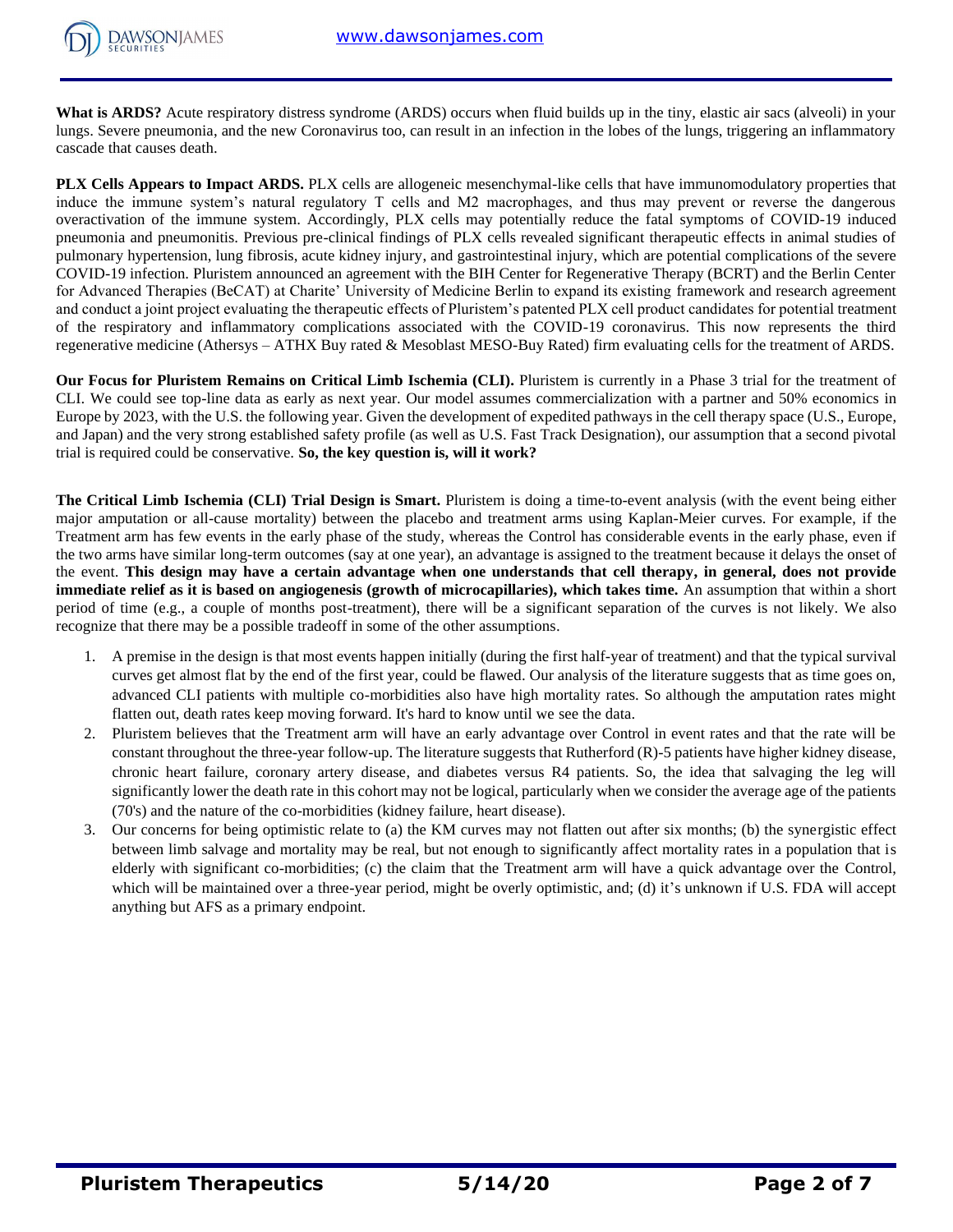

**Valuation:** We model PLX-PAD in the treatment of critical limb ischemia and post-surgery hip fracture and PLX-R18 in Hematopoietic recovery. Our model is projected through 2030. We assume a partnership for commercialization with 50% economics. A risk adjustment is also applied to our therapeutic models. This is based on the clinical development stage and the associated risks we see. These include the complexity of the trial and the indication, and the historical precedents, to derive our 50% probability of success factor. Also, we apply a 30% discount rate to the Free Cash Flow, Discounted EPS and Sum-of-the-Parts models which are then equal-weighted and rounded to the nearest whole number to derive our 12-month price target of \$12.00.

#### **Exhibit 1. Free Cash Flow Model**

| Average         | 2.0  |
|-----------------|------|
| Price Target \$ | 13.1 |
| Year            | 2020 |

|                                 | Average \$              | 12.0         |           |           |           |        |         |         |         |         |          |           |           |
|---------------------------------|-------------------------|--------------|-----------|-----------|-----------|--------|---------|---------|---------|---------|----------|-----------|-----------|
|                                 | Price Target \$<br>Year | 13.1<br>2020 |           |           |           |        |         |         |         |         |          |           |           |
| DCF Valuation Using FCFF (mln): |                         |              |           |           |           |        |         |         |         |         |          |           |           |
| units (millions - \$)           |                         |              | 2020E     | 2021E     | 2022E     | 2023E  | 2024E   | 2025E   | 2026E   | 2027E   | 2028E    | 2029E     | 2030E     |
| EBIT                            |                         |              | (29, 095) | (30, 346) | (31, 559) | 27,667 | 157,873 | 318,462 | 574,096 | 812,926 | ,145,293 | 1,493,469 | 1,854,663 |
| <b>Tax Rate</b>                 |                         |              | 0%        | $0\%$     | 5%        | 10%    | 15%     | 18%     | 18%     | 20%     | 20%      | 24%       | 28%       |
| $EBIT(1-t)$                     |                         |              | (29, 095) | (30, 346) | (29, 981) | 24,900 | 134,192 | 261,139 | 470,759 | 650,341 | 916,235  | 1,135,037 | 1,335,357 |
| - Change in NWC                 |                         |              |           |           |           |        |         |         |         |         |          |           |           |
| Free Cash Flow to Firm (FCFF)   | ×                       |              | (29, 095) | (30, 346) | (29, 981) | 24,900 | 134,192 | 261,139 | 470,759 | 650,341 | 916,235  | 1,135,037 | 1,335,357 |
| PV of FCFF                      | ×                       |              | (29,095)  | (23, 415) | (17, 850) | 11,439 | 47,567  | 71,424  | 99,350  | 105,902 | 115,124  | 110,044   | 99,896    |
| Discount Rate                   |                         |              | 30%       |           |           |        |         |         |         |         |          |           |           |
| Long Term Growth Rate           |                         |              | 1%        |           |           |        |         |         |         |         |          |           |           |
| <b>Terminal Cash Flow</b>       |                         |              | 352,779   |           |           |        |         |         |         |         |          |           |           |
| Terminal Value YE 2030          |                         |              | 26,391    |           |           |        |         |         |         |         |          |           |           |
| <b>NPV</b>                      |                         |              | 616,777   |           |           |        |         |         |         |         |          |           |           |

NPV-Debt<br>
Shares out (thousands) 47,219 Shares out (thousands) 47,219 2030 NPV Per Share 13.1

*Source: Dawson James.*

## **Exhibit 2. Discounted EPS Model**

| <b>Current Year</b>             | 2020        |
|---------------------------------|-------------|
| Year of EPS                     | 2030        |
| <b>Earnings Multiple</b>        |             |
| <b>Discount Factor</b>          | 30%         |
| <b>Selected Year EPS</b>        | \$<br>31.77 |
| <b>NPV</b>                      | 11.9        |
| Source: Daw son James estimates |             |

| Current Year                     |              | 2020  |          | Discount Rate and Earnings Multiple Varies, Year is Constant |          |          |                 |         |             |       |  |  |
|----------------------------------|--------------|-------|----------|--------------------------------------------------------------|----------|----------|-----------------|---------|-------------|-------|--|--|
| Year of EPS<br>Earnings Multiple |              | 2030  |          |                                                              | 20%      | 25%      | 2030 EPS<br>30% | 35%     | 40%         | 45%   |  |  |
| Discount Factor                  |              | 30%   |          | 10 <sup>1</sup>                                              | \$51.32  | \$34.12  | \$23.05         | \$15.80 | $$10.98$ \$ | 7.73  |  |  |
| Selected Year EPS                | $\mathbf{s}$ | 31.77 |          | 15                                                           | \$76.98  | \$51.18  | \$34.57         | \$23.70 | $$16.48$ \$ | 11.60 |  |  |
| <b>NPV</b>                       | 55           | 11.9  |          | 20                                                           | \$102.63 | \$68.23  | \$46.10         | \$31.61 | \$21.97S    | 15.47 |  |  |
| Source: Daw son James estimates  |              |       | Earnings | 25                                                           | \$128.29 | \$85.29  | \$57.62         | \$39.51 | $$27.46$ \$ | 19.33 |  |  |
|                                  |              |       | Multiple | 30 <sup>1</sup>                                              | \$153.95 | \$102.35 | \$69.15         | \$47.41 | $$32.95$ \$ | 23.20 |  |  |
|                                  |              |       |          | 35 <sub>1</sub>                                              | \$179.61 | \$119.41 | \$80.67         | \$55.31 | $$38.45$ \$ | 27.07 |  |  |
|                                  |              |       |          | 40                                                           | \$205.27 | \$136.47 | \$92.19         | \$63.21 | $$43.94$ \$ | 30.94 |  |  |
|                                  |              |       |          | 45                                                           | \$230.93 | \$153.53 | \$103.72        | \$71.11 | $$49.43$ \$ | 34.80 |  |  |

#### **Exhibit 3. Sum-of-the-Parts Model**

|                                          |       | Source: Dawson James. |                |           |                 |          |  |  |  |  |  |  |  |  |
|------------------------------------------|-------|-----------------------|----------------|-----------|-----------------|----------|--|--|--|--|--|--|--|--|
| <b>Exhibit 3. Sum-of-the-Parts Model</b> |       |                       |                |           |                 |          |  |  |  |  |  |  |  |  |
| <b>Pluristem Sum of the Parts</b>        | LT Gr | Discount Rate         | Yrs, to Mkt    | % Success | Peak Sales MM's | Term Val |  |  |  |  |  |  |  |  |
| PLX-PAD in Critical Limb Ischemia (U.S.) | $1\%$ | 30%                   | $\overline{4}$ | 50%       | \$671           | \$2,313  |  |  |  |  |  |  |  |  |
| <b>NPV</b>                               |       |                       |                |           |                 | \$4.29   |  |  |  |  |  |  |  |  |
| PLX-PAD in Critical Limb Ischemia (EU)   | $1\%$ | 30%                   | $\overline{4}$ | 50%       | \$658           | \$2,271  |  |  |  |  |  |  |  |  |
| <b>NPV</b>                               |       |                       |                |           |                 | \$4.21   |  |  |  |  |  |  |  |  |
| PLX-PAD in Critical Limb Ischemia (JP)   | 1%    | 30%                   | 6              | 50%       | \$140           | \$484    |  |  |  |  |  |  |  |  |
| <b>NPV</b>                               |       |                       |                |           |                 | \$0.53   |  |  |  |  |  |  |  |  |
| PLX-PAD Muscle Repair U.S.               | $1\%$ | 30%                   | $\overline{4}$ | 50%       | \$300           | \$1,034  |  |  |  |  |  |  |  |  |
| <b>NPV</b>                               |       |                       |                |           |                 | \$1.92   |  |  |  |  |  |  |  |  |
| PLX-R18 BARDA Contracts for ARS          | $1\%$ | 30%                   | 5 <sup>5</sup> | 0%        | \$50            | \$172    |  |  |  |  |  |  |  |  |
| <b>NPV</b>                               |       |                       |                |           |                 | \$0.00   |  |  |  |  |  |  |  |  |
| PLX-R18 Incomplete Bone Marrow Recovery  | $1\%$ | 30%                   | $\overline{5}$ | 50%       | \$25            | \$86     |  |  |  |  |  |  |  |  |
| <b>NPV</b>                               |       |                       |                |           |                 | \$0.12   |  |  |  |  |  |  |  |  |
| Net Margin                               |       |                       |                |           |                 | 50%      |  |  |  |  |  |  |  |  |
| <b>MM Shrs OS</b>                        |       |                       |                |           |                 | 47       |  |  |  |  |  |  |  |  |
| <b>Total</b>                             |       |                       |                |           |                 | \$11     |  |  |  |  |  |  |  |  |

*Source: Dawson James.*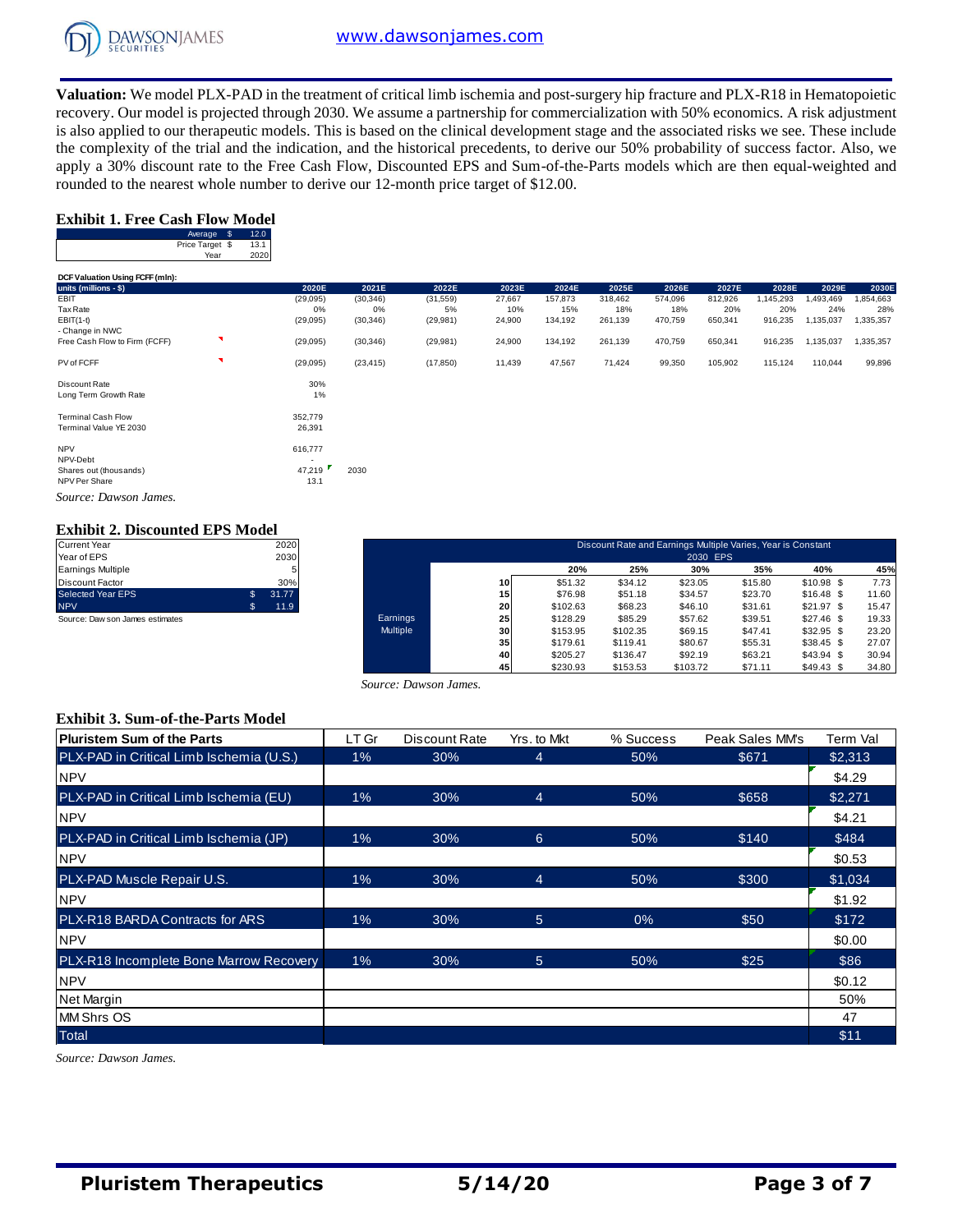

#### **Risk Analysis**

**Investment Risk:** The company faces multiple investment risks. These range from product management, market share adoption, regulatory, and commercialization to the competitive environment associated risks.

**Clinical and regulatory risk:** Pluristem is currently in the process of completing its FDA clinical trials. There is no assurance that their product will be approved by the FDA, and that even if approved if it will be reimbursed by insurance or successfully commercialized.

**Commercial risk:** The focus of the company is on successfully developing their products and eventually bringing them to the mass market. We can make no assurances that the company will be able to achieve a critical level of market share to become profitable in this indication and or in additional planned indications.

**Employee risk:** Pluristem's core management team is experienced, including its president and CEO, CBO, and CFO. Pluristem plans to bring their proposed products to market as efficiently as possible, and their success will depend heavily upon the experience, abilities, and continued services of its senior officers, sales staff, and key scientific personnel.

**Financial risk:** The company may need to raise additional capital in the marketplace to continue to fund operations through more trials and, eventually, an NDA and possible commercial launch. There can be no assurances that the company will be able to successfully raise capital and do so on favorable terms.

**Intellectual property risk:** The company may have to defend its patents and technical know-how, and there can be no assurances that the patents will not be infringed or will be held as valid if challenged, and the company may infringe on third party's patents. Reimbursement and insurance payment risk: Insurance payment for products may be an additional hurdle for adoption.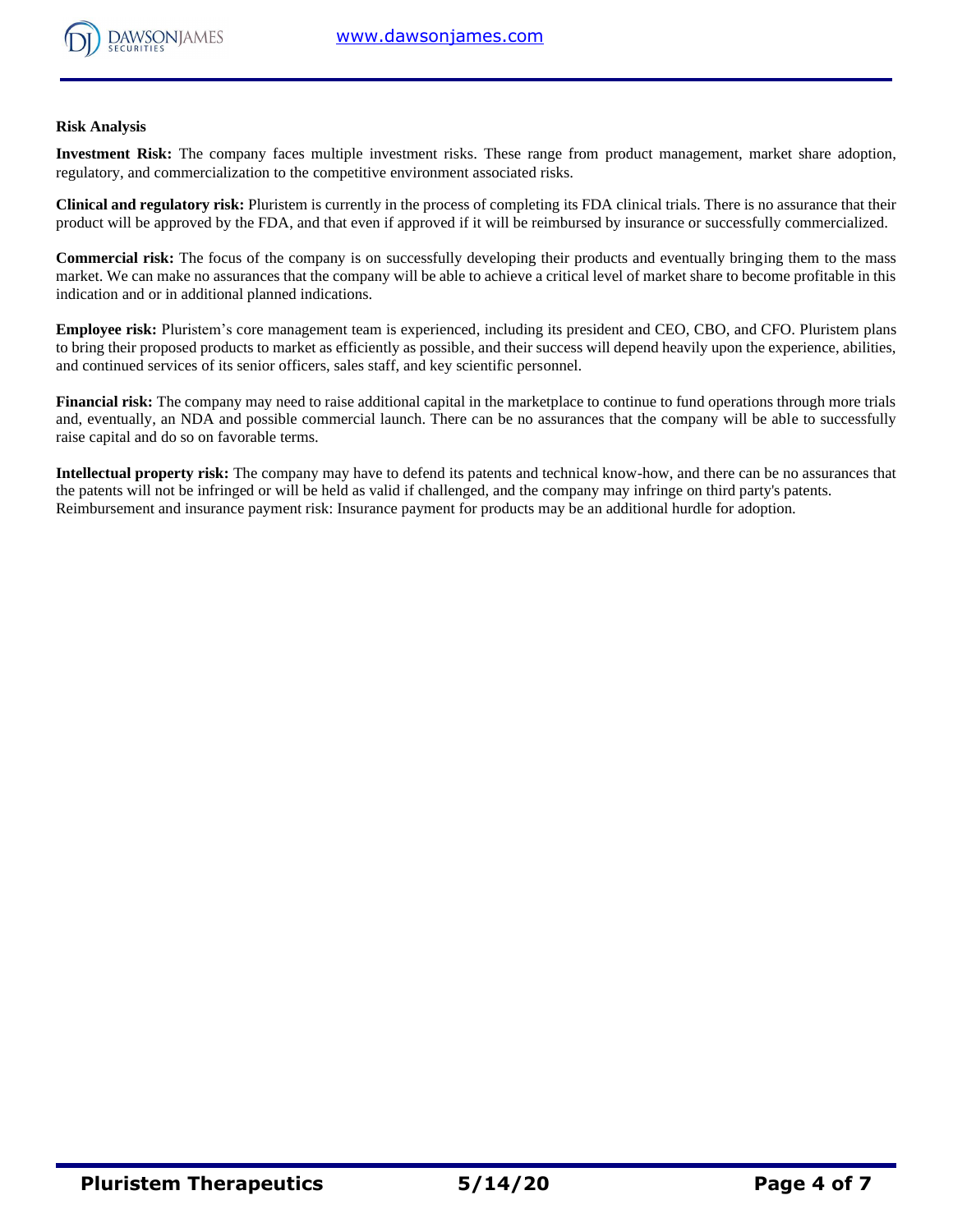# **Exhibit 4. Income Statement**

| Pluristem Income Statement (\$ '000)                | <b>June 2020</b> | <b>June 2021</b> | <b>June 2022</b> | <b>June 2023</b> | <b>June 2024</b> | <b>June 2025</b> | <b>June 2026</b> | <b>June 2027</b> | <b>June 2028</b> | <b>June 2029</b> | <b>June 2030</b> |
|-----------------------------------------------------|------------------|------------------|------------------|------------------|------------------|------------------|------------------|------------------|------------------|------------------|------------------|
| PSTI: YEAR June 30                                  | 2020E            | 2021             | 2022             | 2023             | 2024             | 2025             | 2026             | 2027             | 2028             | 2029             | 2030             |
| PLX-PAD CLI- U.S.                                   |                  |                  |                  | 31,778           | 65,281           | 100,579          | 137,745          | 212,225          | 254,316          | 298,535          | 335,384          |
| PLX-PAD CLI- EU                                     |                  |                  |                  | 32,190           | 65,832           | 100,975          | 137,669          | 211,160          | 251,908          | 294,387          | 329,247          |
| PLX-PAD CLI- Japan                                  |                  |                  |                  | $\sim$           |                  | 7,671            | 15,633           | 31,860           | 40,581           | 49,621           | 70,226           |
| PLX-PAD Muscle Repair U.S.                          |                  |                  |                  | 6,189            | 51,010           | 105,102          | 216,552          | 278,865          | 430,930          | 591,926          | 762,252          |
| PLX-PAD Muscle Repair EU                            |                  |                  | ۰                | 6,864            | 56,573           | 116,563          | 240,166          | 309,274          | 477,921          | 656,473          | 845,373          |
| PLX-R18 BARDA Contracts for ARS                     |                  |                  | ٠                |                  |                  |                  |                  |                  |                  |                  |                  |
| PLX-R18 Incomplete Bone Marrow Recovery             |                  |                  | ۰                | 2,787            | 5,800            | 9,051            | 12,556           | 16,329           | 20,386           | 21,209           | 22,066           |
| <b>Revenues</b>                                     | ٠                | ٠                | ÷.               | 79,809           | 244,496          | 439,941          | 760,321          | 1,059,712        | 1,476,042        | 1,912,151        | 2,364,549        |
| Total Revenues (Product Sales, Grants & Milestones) | ٠                | ٠                | ٠.               | 79,809           | 244,496          | 439,941          | 760,321          | 1,059,712        | 1,476,042        | 1,912,151        | 2,364,549        |
| % Chq                                               |                  |                  |                  |                  |                  |                  |                  |                  |                  |                  |                  |
| <b>Expenses</b>                                     |                  |                  |                  |                  |                  |                  |                  |                  |                  |                  |                  |
| COGS                                                |                  |                  |                  | 19,952           | 53,789           | 87,988           | 152,064          | 211,942          | 295,208          | 382,430          | 472,910          |
| % COGS                                              | 30%              | 28%              | 25%              | 25%              | 22%              | 20%              | 20%              | 20%              | 20%              | 20%              | 20%              |
| R&D                                                 | 22,326           | 22,773           | 23,228           | 23,693           | 24,166           | 24,650           | 25,143           | 25,646           | 26,158           | 26,682           | 27,215           |
| R&D Adjustment (participation Chief Scientist)      | (1,794)          |                  |                  |                  |                  |                  |                  |                  |                  |                  |                  |
| SG&A (net)                                          | 7,213            | 7,574            | 8,331            | 8,498            | 8,668            | 8,841            | 9,018            | 9,198            | 9,382            | 9,570            | 9,761            |
| Total costs & expenses                              | 29,095           | 30,346           | 31,559           | 52,142           | 86,623           | 121,479          | 186,225          | 246,786          | 330,749          | 418,682          | 509,886          |
| Operating Income (Loss) EBIT<br><b>Oper Margin</b>  | (29,095)         | (30, 346)        | (31, 559)        | 27,667           | 157,873          | 318,462          | 574,096          | 812,926          | 1,145,293        | 1,493,469        | 1,854,663        |
| Other Income expenses - Financial Expenses (net)    | 206              | 272              | 272              | 272              | 272              | 272              | 272              | 272              | 272              | 272              | 272              |
| Pre-tax income                                      | (29, 189)        | (30,618)         | (31, 831)        | 27,395           | 157,601          | 318,190          | 573,825          | 812,655          | 1,145,022        | 1,493,198        | 1,854,391        |
| Taxes                                               |                  |                  | (1,592)          | 2,740            | 23,640           | 57,274           | 103,288          | 162,531          | 229,004          | 358,367          | 519,229          |
| <b>Tax Rate</b>                                     | 0%               | 0%               | 5%               | 10%              | 15%              | 18%              | 18%              | 20%              | 20%              | 24%              | 28%              |
| Net Income (loss)                                   | (29, 189)        | (30,618)         | (30, 239)        | 24,656           | 133,961          | 260,916          | 470,536          | 650,124          | 916,017          | 1,134,830        | 1,335,161        |
| <b>Net Margin</b>                                   |                  |                  |                  |                  |                  |                  |                  |                  |                  |                  |                  |
| <b>Basic EPS</b>                                    | (1.52)           | (0.86)           | (0.74)           | 0.60             | 3.27             | 6.33             | 11.38            | 15.66            | 21.97            | 27.11            | 31.77            |
| Basic Wght Average Shares Outstanding (thousands)   | 20,431           | 36,786           | 40,695           | 40,858           | 41,022           | 41,186           | 41,351           | 41,517           | 41,683           | 41,850           | 42,018           |
| Fully Diluted Wgtd Avg Shrs outstanding (Thousands) | 22,932           | 41,804           | 45,733           | 45,916           | 46,100           | 46,284           | 46,470           | 46,656           | 46,843           | 47,030           | 47,219           |

*Source: Dawson James estimates.*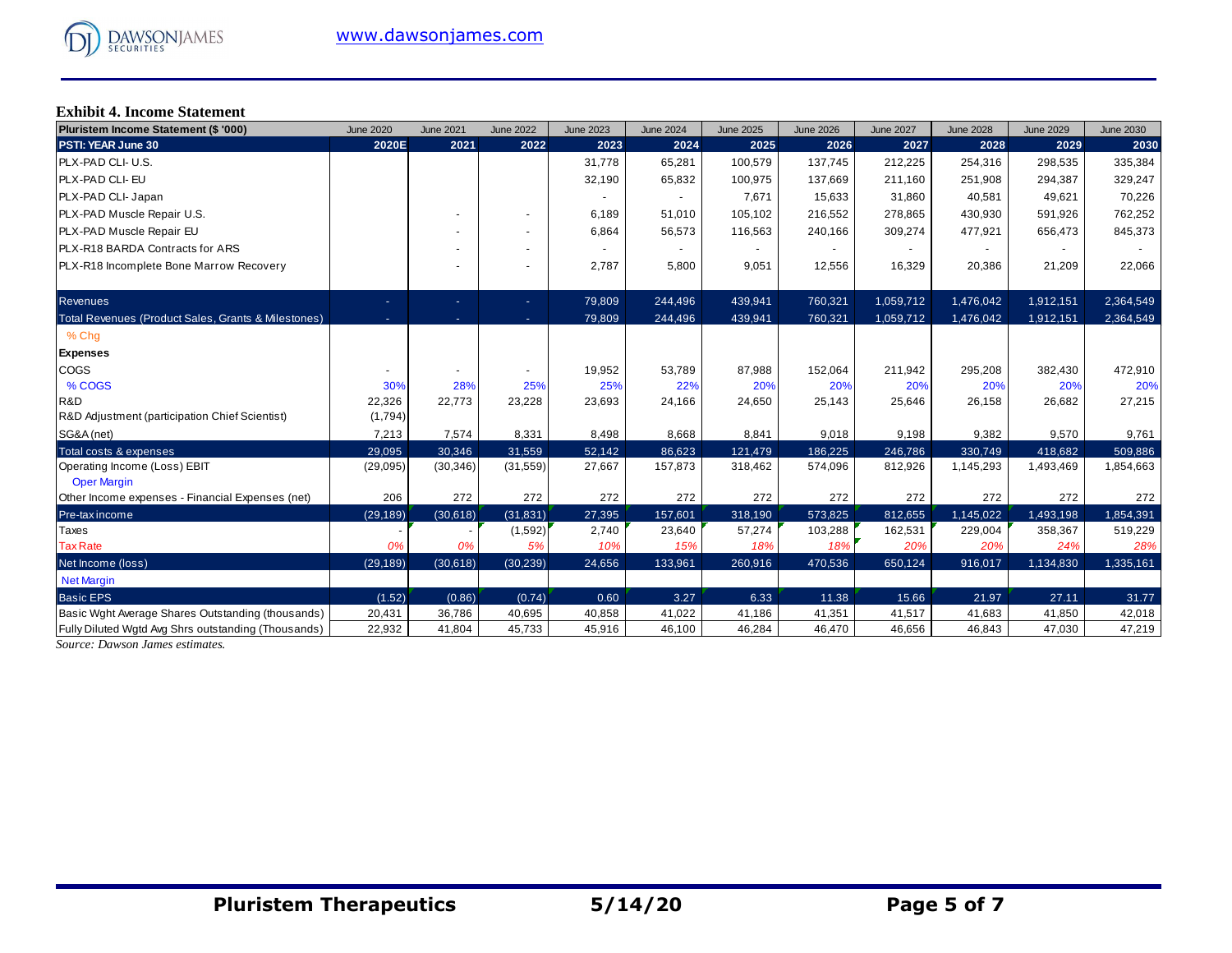## Peer Companies to Pluristem

Athersys (ATHX-Buy Rated) Mesoblast (MESO-Not Rated) Brainstorm (BCLI-Buy Rated) Lineage (LCTX - Buy Rated)

## **Important Disclosures:**

## **Price Chart:**



#### Price target and rating changes over the past three years: Initiated – Buy – December 16, 2019 – Price Target \$12.00 Update – Buy – February 10, 2020 – Price Target \$12.00 Update – Buy – March 4, 2020 – Price Target \$12.00 Update – Buy – March 12, 2020 – Price Target \$12.00 Update – Buy – March 18, 2020 – Price Target \$12.00 Update – Buy – March 30, 2020 – Price Target \$12.00 Update – Buy – April 7, 2020 – Price Target \$12.00

- Update Buy April 14, 2020 Price Target \$12.00
- Update Buy April 24, 2020 Price Target \$12.00
- Update Buy May 8, 2020 Price Target \$12.00
- Update Buy May 14, 2020 Price Target \$12.00

Dawson James Securities, Inc. (the "Firm") is a member of the Financial Industry Regulatory Authority ("FINRA") and the Securities Investor Protection Corporation ("SIPC").

The Firm does not make a market in the securities of the subject company(s). The Firm has NOT engaged in investment banking relationships with PLURISTEM THERAPEUTICS in the prior twelve months, as a manager or co-manager of a public offering and has NOT received compensation resulting from those relationships. The Firm may seek compensation for investment banking services in the future from the subject company(s). The Firm has NOT received any other compensation from the subject company(s) in the last 12 months for services unrelated to managing or co-managing of a public offering.

Neither the research analyst(s) whose name appears on this report nor any member of his (their) household is an officer, director, or advisory board member of these companies. The Firm and/or its directors and employees may own securities of the company(s) in this report and may increase or decrease holdings in the future. As of April 30, 2020, the Firm as a whole did not beneficially own 1% or more of any class of common equity securities of the subject company(s) of this report. The Firm, its officers, directors, analysts, or employees may affect transactions in and have long or short positions in the securities (or options or warrants related to those securities) of the company(s) subject to this report. The Firm may affect transactions as principal or agent in those securities.